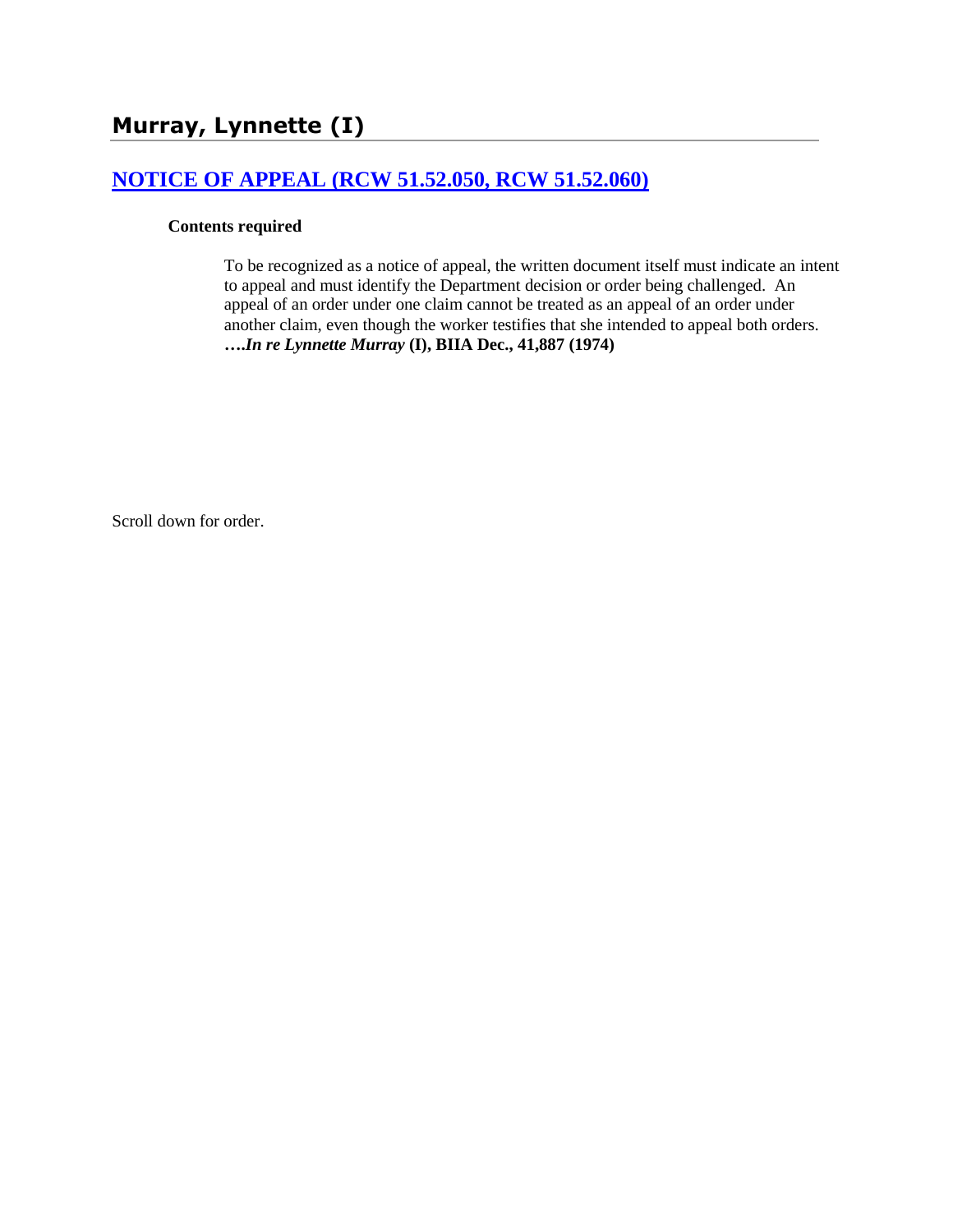#### **BEFORE THE BOARD OF INDUSTRIAL INSURANCE APPEALS STATE OF WASHINGTON**

**)**

### **IN RE: LYNNETTE A. MURRAY ) DOCKET NO. 41,887**

**CLAIM NO. G365806 ) DECISION AND ORDER**

APPEARANCES:

Claimant, Lynnette A. Murray, by Phillipps and Young, per Kenneth Phillipps

Employer, Scott Paper Company, by Richard Johnson

Department of Labor and Industries, by The Attorney General, per Richard R. Roth, Assistant

This is an appeal filed by the claimant on December 7, 1972, from an order of the Department of Labor and Industries dated November 16, 1972, which rejected the above-numbered claim on the ground that there was no proof of a specific injury at a definite time and place in the course of employment. **SUSTAINED**.

#### **DECISION**

Pursuant to RCW 51.52.104 and RCW 51.52.106, this matter is before the Board for review and decision on a timely Petition for Review filed by the claimant to a Proposed Decision and Order issued by a hearing examiner for this Board on October 26, 1973, in which the order of the Department dated November 16, 1972 was sustained.

The issue in this appeal is whether or not the claimant sustained an industrial injury on April 1, 1972 in her employment for the Scott Paper Company.

From the record herein, it is quite apparent that she did not sustain an injury on April 1, 1972. The only thing which occurred at that time was that she experienced a temporary feeling of tingling in the fingers of her right hand, such as a person feels when you "bump your crazy bone." She said she had felt such a tingling at various times in the past, both on the job and at home, when she would accidentally bump her elbow on an object. (This of course is a common phenomenon known to everyone.) However, she admitted she could not recall any particular incident of striking her elbow on or about April 1, 1972. She frankly stated that "There wasn't an incident then," and that the tingling "was nothing to get excited about," and that in any event it disappeared in a short period -- a few minutes at most.

1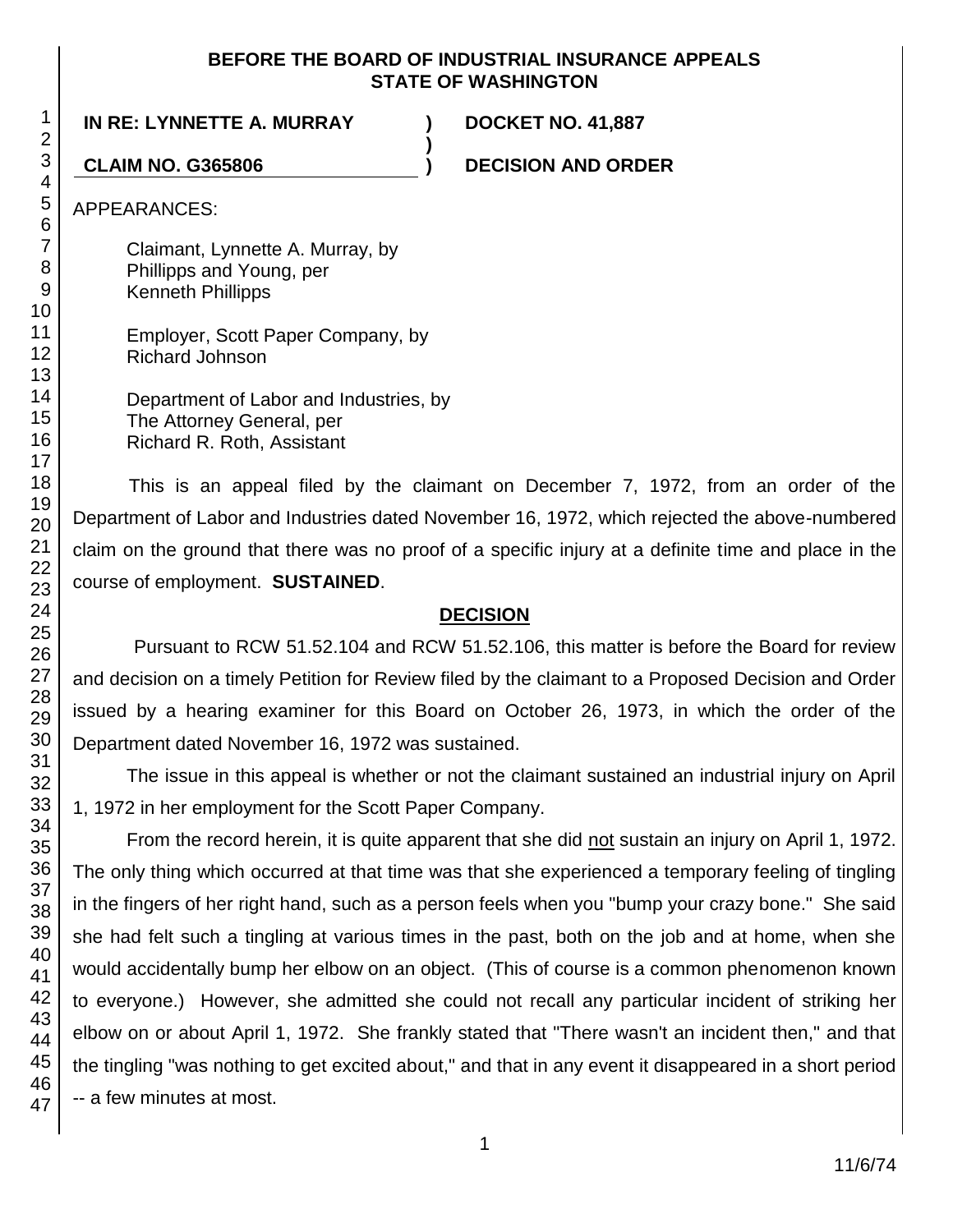The claimant did not seek any medical treatment until August 1, 1972, and then it was not for any "tingling" feeling, but for pain and weakness in the entire right arm, right shoulder, and neck. Her attending physician at that time, Dr. J. V. Curran, diagnosed a shoulder-hand syndrome or thoracic outlet syndrome emanating from the area where the nerves and vessels pass through the shoulder musculature. It was this condition which the doctor treated for somewhat more than three months thereafter. Dr. Curran's testimony was completely speculative and inconclusive insofar as establishing any causal relationship of this condition to any alleged injury on or about April 1, 1972 - - and, as heretofore observed, the claimant denied that any injury occurred then.

It is obvious, therefore, that the shoulder-hand syndrome for which this claim was filed did not result from any injury occurring in the course of claimant's employment on April 1, 1972. The Department's order of November 16, 1972, rejecting this claim, was clearly correct.

The claimant makes the assertion that the notice of appeal filed herein on December 7, 1972, from the Department's order of November 16, 1972, in Claim No. G-365806, also was sufficient to constitute an appeal from another order of the Department issued on November 13, 1972, in Claim No. S-105979. (That claim was a separate claim, filed prior to the filing of the instant claim, in which the claimant's same shoulder-hand syndrome condition was alleged to have resulted from an industrial injury of July 18, 1972.) She testified that she had intended to file an appeal with reference to the claim for the July 18, 1972 alleged injury.

However, claimant's assertion that she filed a recognizable appeal in the S-105979 claim is not tenable. Regardless of what the claimant may have intended in her mind, the important point is that the written document itself must, at least, indicate to the recipient thereof an intent to appeal and what decision or order of the Department is intended to be challenged by the appeal. Such minimum requirement is implicit in the statutory language of RCW 51.52.060 and 51.52.070. Examination of the contents of the notice of appeal received on December 7, 1972 makes it obvious that it conveys no indication of any intent to appeal from the Department's order concerning the alleged July 18, 1972 injury. The appeal document in no way challenges the Department's order of November 13, 1972, which clearly referred to the injury date of July 18, 1972, and was entered under Claim No. S-105979. Rather, the appeal specifically gives notice of intent to appeal, solely regarding Claim No. G-365806 and solely regarding the Department's order of November 16, 1972 entered under this claim. There is no intent to appeal the S-105979 claim, either expressed